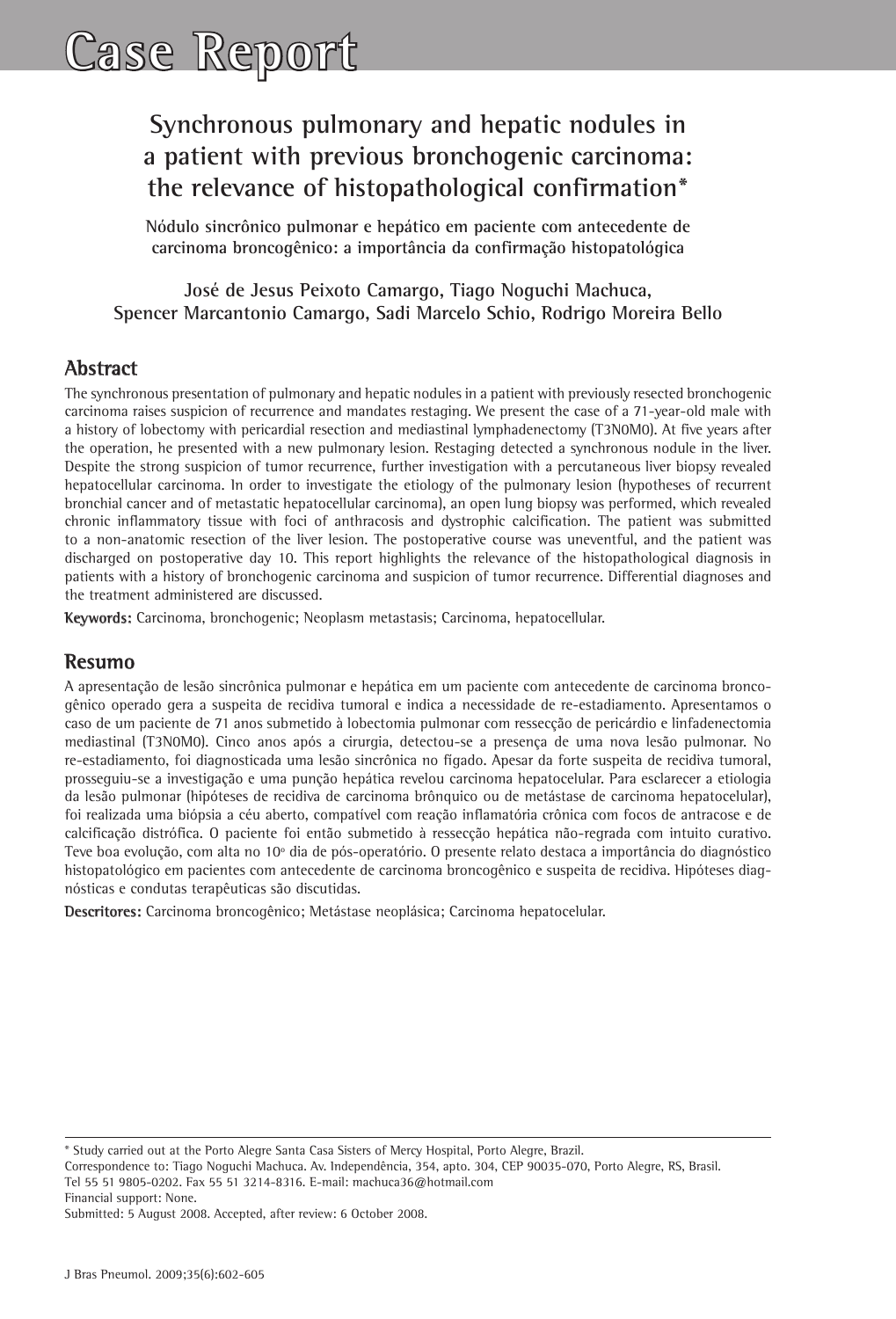## **Introduction**

Synchronous pulmonary and hepatic nodules are commonly found in patients with advancedstage cancer, principally when the primary tumor is located in the colorectal region. $(1)$  In any other scenario, a finding of synchronous pulmonary and hepatic nodules is not common in clinical practice and might pose a diagnostic dilemma.

#### **Case report**

We present the case of a 71-year-old male patient submitted to left upper lobe lobectomy with pericardial resection due to localized invasion and mediastinal lymphadenectomy five years ago (Figure 1). The pathological stage was IIB (T3N0M0). A contralateral pulmonary lesion (0.8 cm) was found in the upper segment of the right lower lobe during a follow-up imaging study (Figure 2). This lesion had not been seen in previous imaging studies. The patient was asymptomatic, had no comorbidities and presented no history of liver disease. He was a former smoker (30 pack-years) who had not smoked for 20 years and described himself as a nonalcoholic. Physical examination at admission revealed no particularities, except for a scar from a left posterolateral thoracotomy. Laboratory test results were normal, serology for viral hepatitis was negative, and alpha-fetoprotein was 3 ng/mL. Restaging detected a synchronous nodule (2.5 cm) in segment 6 of the liver (Figure 3). Tumor recurrence was the principal working diagnosis, and we opted to initially investigate the liver. Percutaneous liver biopsy was performed and revealed hepatocellular carcinoma. Since it was necessary to clarify the diagnosis of the pulmonary lesion (principal hypotheses of recurrent bronchial cancer and of metastatic hepatocellular carcinoma), open lung biopsy was performed. The histological diagnosis was chronic inflammatory reaction with anthracosis and foci of dystrophic calcification. The patient was submitted to non-anatomic resection of the liver lesion (sixth segment). The postoperative course was uneventful, and the patient was discharged on postoperative day 10. Histological analysis of the sample revealed hepatocellular carcinoma,  $2.3 \times 2.3 \times 1.8$  cm, classified as Edmondson-Steiner grade II, with tumor-free surgical margins.



Figure 1 - CT scan of the thorax performed in 2002, revealing a nodular lesion with dense soft parts and lobulated, slightly spiculated borders, located in the lingula and measuring approximately 4.0 cm.

#### **Discussion**

In clinical practice, physicians often regard new lesions in patients with a history of cancer as tumor recurrence. Consequently, the physicians do not offer curative options to such patients, referring them instead for palliative treatment. In a study involving patients with a history of extrapulmonary cancer in which a pulmonary nodule was incidentally found or found during a follow-up examination, surgical intervention confirmed the presence of metastases in only 41.3% of the cases.<sup>(2)</sup> In 33%, the histological findings were consistent with primary lung cancer. In that study, most of the nodules were



**Figure 2 -** CT scan of the thorax performed in 2007, revealing a small nodular lesion with dense soft parts and slightly irregular borders, located in the right lower lobe and measuring approximately 0.8 cm.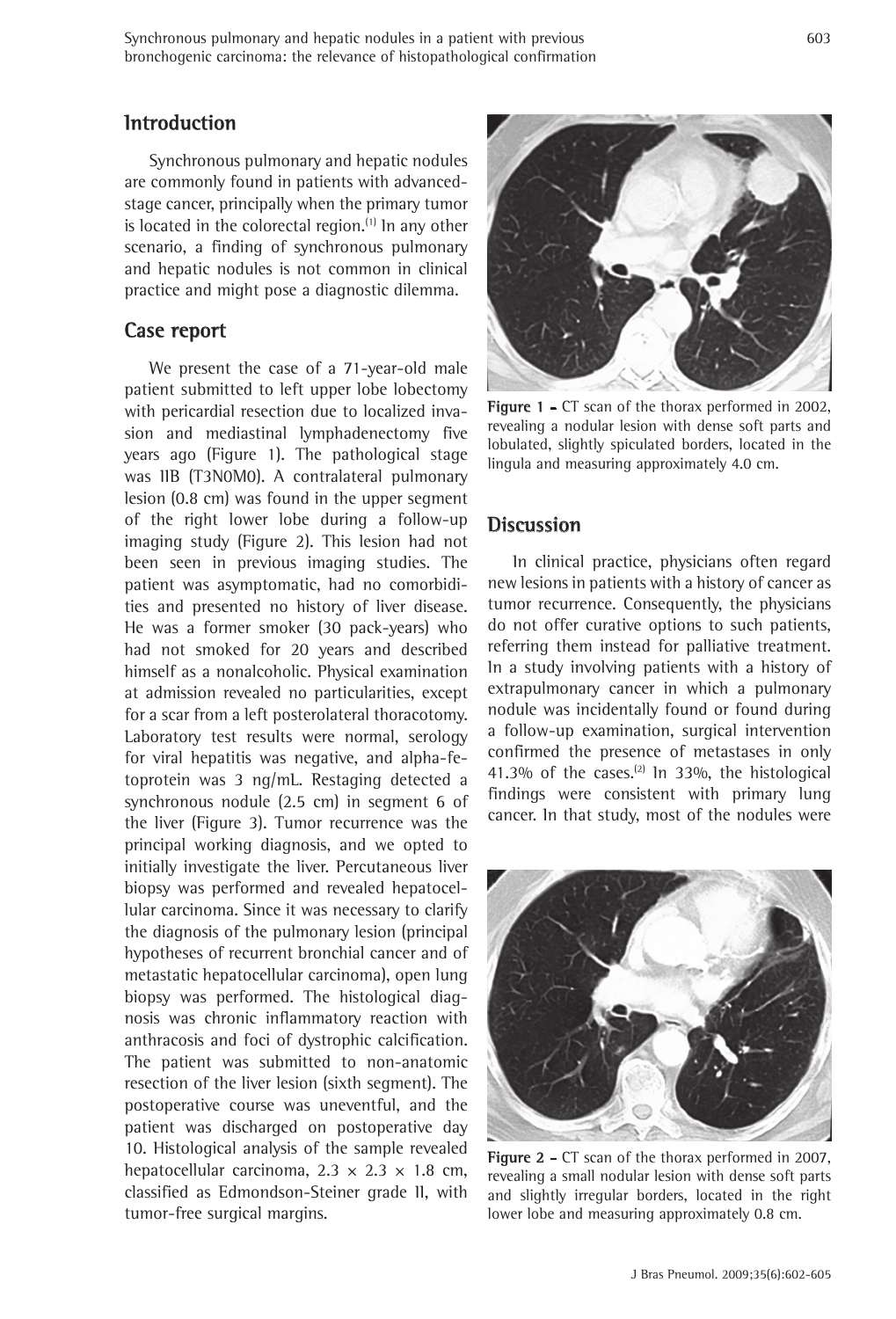

**Figure 3 -** CT scan of the thorax performed in 2007, revealing a solid, hypervascularized nodular lesion with dense soft parts and early arterial contrast enhancement, located in the right lobe of the liver (segments 5 and 6) and measuring approximately 2.5 cm.

treated by video-assisted thoracoscopy. In the case presented here, the location of the nodule, and its size in particular (smaller than 1 cm), were not appropriate for this procedure.

In patients with a history of bronchial cancer, the finding of a new pulmonary lesion raises suspicion of another primary tumor or of tumor recurrence. When investigating this specific population, one group of authors observed that 80% of the patients had another primary tumor and 2% had tumor recurrence.<sup>(3)</sup> That shows a great probability of cancer, which merits investigation.

In the present case, the two principal working diagnoses were pulmonary lesion with liver metastasis or, after the liver biopsy results, hepatocellular carcinoma with pulmonary metastasis. With regard to the first hypothesis, although there have been few reports of liver resection for lung cancer metastasis, the results have been encouraging, with high rates of five-year recurrence-free survival. $(4,5)$  In most of the cases reported, a metachronous liver lesion was found; however, in one case with one-year survival, synchronous lesions were found, and the two lesions were treated surgically.<sup>(6)</sup> It should be noted that, in all cases, a thorough investigation was conducted to determine whether the liver was the only site of secondary deposition.

With regard to the second diagnostic hypothesis (metastatic hepatocellular carcinoma), there have been more reports, even some case series. The largest case series involved 25 patients who had pulmonary metastases (without evidence of dissemination to other organs) and controlled hepatic disease. $(7)$  The authors reported one-, three- and five-year survival rates of 80%, 61% and 36%, respectively. The analysis of prognostic factors revealed the negative impact of alpha-fetoprotein levels  $> 500$  ng/mL and of recurrence-free intervals < 12 months. In addition, it was shown that the number of lesions and the bilateral presentation of such lesions had no prognostic significance, provided that there was the possibility of resection of all metastases. Other case series have shown that pulmonary resection is indicated for well-selected patients with metastatic hepatocellular carcinoma, even for patients submitted to liver transplant. $(8,9)$ 

In the present case, the predicted five-year survival of the patient, classified as stage I according to the International Union Against Cancer staging of hepatocellular carcinoma, was over 60%.<sup>(10)</sup> In addition, the patient did not have signs of poor prognosis, such as a lesion >5 cm, vascular invasion or satellite lesions. There was a great possibility of cure, since the initial working diagnosis was bronchial cancer recurrence with metastasis. Therefore, we highlight the relevance of histological confirmation and of following a diagnostic protocol in patients with synchronous nodules (pulmonary and hepatic) and a history of bronchial cancer. The principal differential diagnoses and the correct management of the condition should also be discussed.

## **References**

- 1. Miller G, Biernacki P, Kemeny NE, Gonen M, Downey R, Jarnagin WR, et al. Outcomes after resection of synchronous or metachronous hepatic and pulmonary colorectal metastases. J Am Coll Surg. 2007;205(2):231-8.
- 2. Sortini A, Carcoforo P, Ascanelli S, Sortini D, Pozza E. Significance of a single pulmonary nodule in patients with previous history of malignancy. Eur J Cardiothorac Surg. 2001;20(6):1101-5.
- 3. Mery CM, Pappas AN, Bueno R, Mentzer SJ, Lukanich JM, Sugarbaker DJ, et al. Relationship between a history of antecedent cancer and the probability of malignancy for a solitary pulmonary nodule. Chest. 2004;125(6):2175-81.
- 4. Di Carlo I, Grasso G, Patane' D, Russello D, Latteri F. Liver metastases from lung cancer: is surgical resection justified? Ann Thorac Surg. 2003;76(1):291-3.
- 5. Nagashima A, Abe Y, Yamada S, Nakagawa M, Yoshimatsu T. Long-term survival after surgical resection of liver metastasis from lung cancer. Jpn J Thorac Cardiovasc Surg. 2004;52(6):311-3.
- 6. Ercolani G, Ravaioli M, Grazi GL, Cescon M, Varotti G, Gaudio MD, et al. The role of liver resections